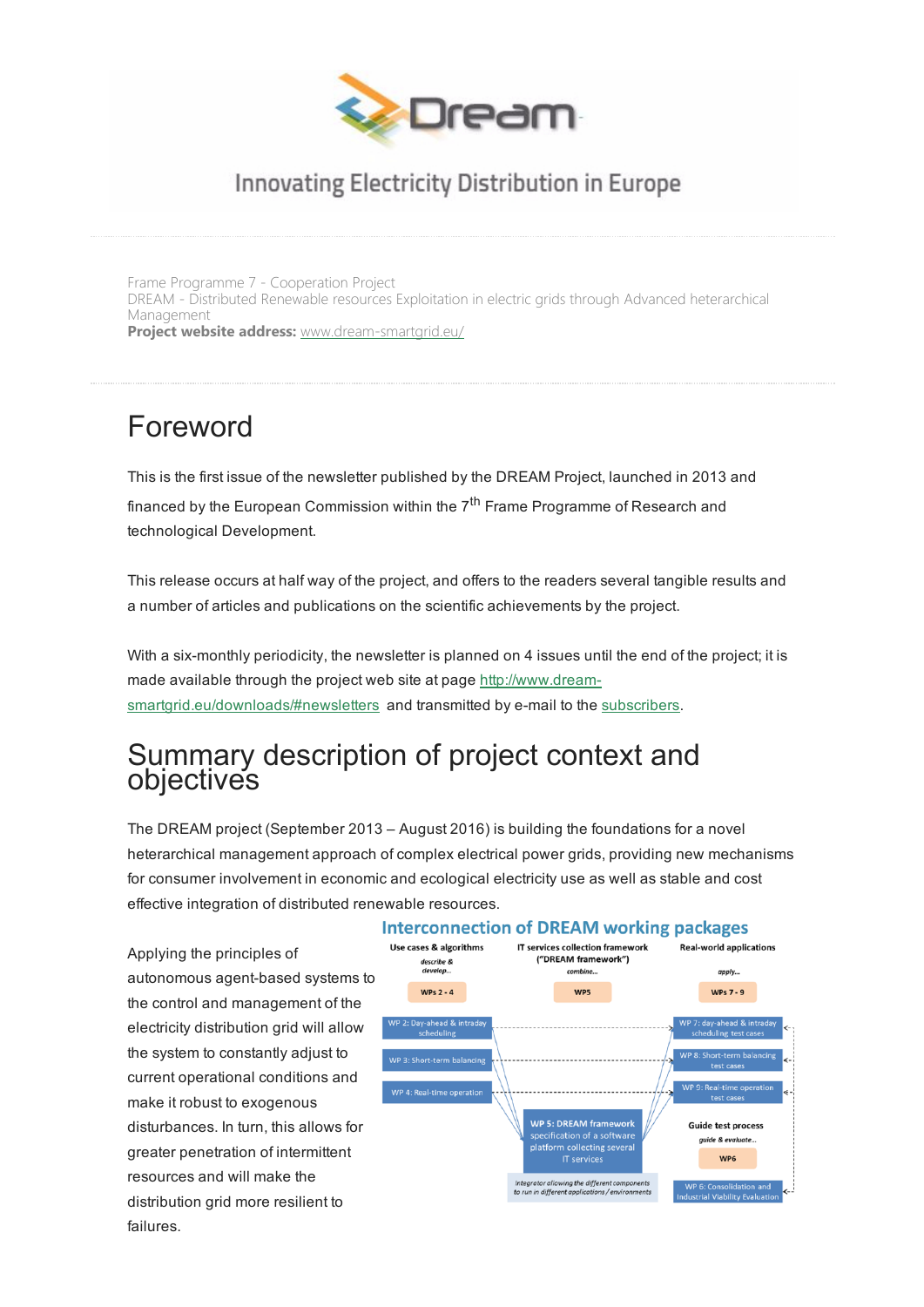DREAM is including several layers of controls for normal, congested and post-contingency situations that uses different coordination strategies ranging from market-based transactions to emergency demand response and create ad-hoc federations of agents that flexibly adjust their hierarchy to grid needs.

The objectives of the project is thus to create advanced tools and methodologies, for the Distribution System Operator (DSO), with a bottom-up approach spreading the necessary algorithms to take the local decisions. This intelligence, delegation from the operator, is spread inside local advanced Remote Terminal Units. These units, under the responsibility of DSOs are enabling local market operation and validating flexibility offers. Contingency analyses are as well embedded in day ahead, intraday and near real time markets. Distributed Energy Resources (DER) flexibility can be used to increase the best use of existing assets, combined with intrinsic grid flexibility (voltage management, optimal power flow, reconfiguration, among others).

The system will then transit smoothly between control layers depending on local operational conditions, so that responses to disturbances are sized precisely, margins are used parsimoniously and full network flexibility is tapped. With a bottom-up approach, the system should involve only limited data transfers and fewer centralized control, promoting extensibility, heterogeneity and easy deployment across countries with different network architectures and hardware manufacturers. Progress of work

DREAM has reached its mid-term milestone after 18 months from start on September 1<sup>st</sup> 2013. The progress of the activities and the main achievements are described in the published excerpt of the mid-term report to the EU Commission, downloadable from the [specific](http://www.dream-smartgrid.eu/downloads/) page of the web site, and addressing:

- Common semantics and general methodology;
- Use Cases and related algorithms;
- Relevant standards, mapping over the SGAM architecture and Scientific and Technical (S&T) barriers;
- Planned demonstrations at trial sites and their mapping over the vertical domains (energy and short term balancing markets plus real time operation;
- First formulation of Performance Metrics and common metrics for real life demonstrators.

## Collaboration with other projects

DREAM partners are committed to seeking for best collaboration opportunities with the projects selected for funding within the energy topic 2013.7.1.1 in the SMARTCITIES-2013 call (namely evolvDSO [www.evolvdso.eu](http://www.evolvdso.eu/), INCREASE www.project-increase.eu, and IDE4L <http://ide4l.eu/>), in order to allow for enhancing individual results on the basis of proper exploitation of synergies.

A collaboration framework had been initiated at start of projects, leading to a very effective share of knowledge and approach. This interaction and common meetings have shown great results so far.

Interaction is also active through the various other national and EU projects that the partners were or are involved in.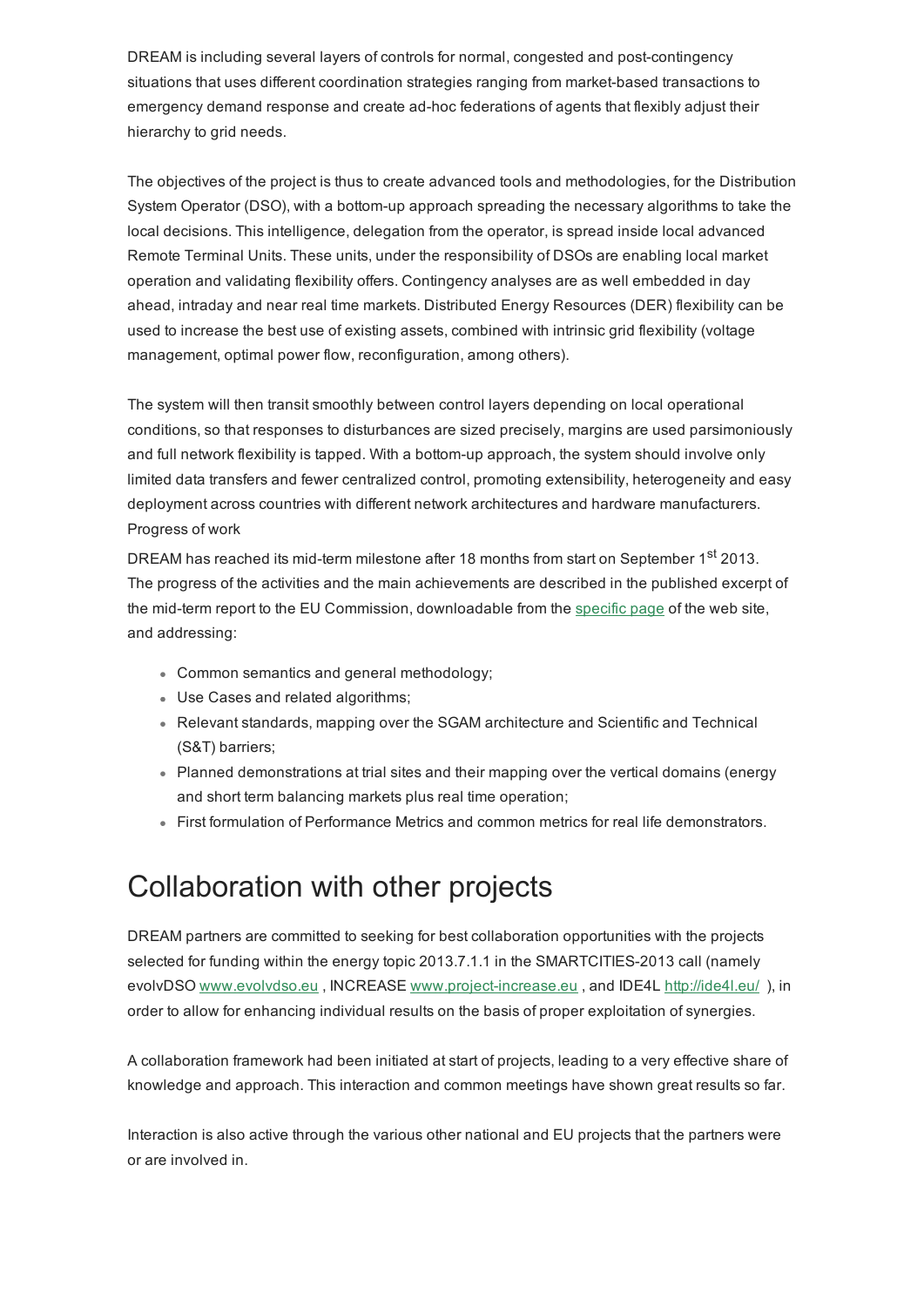# Winter School at Grenoble INP

Next collaboration opportunity with other research and innovation projects is the Winter School in Grenoble, to be held from 16th to 19th of December 2015.

With the planned active involvement of DREAM and other collaborating projects' researchers, the Winter school is both an educational event for students and an opportunity of enhancing the interaction across the collaborating projects.



The updated agenda of the Winter School is available on the DREAM web site.

# Next conferences and published papers

DREAM is committed to promote its scientific and technical/industrial publications, and to pursue an open access policy to the maximum extent.

To that end, the project web site is used also to provide information on participated conferences and on published papers (http://www.dream-smartgrid.eu/downloads/#conference-papers). Whenever possible, the web site is used also as green access repository, as well as to provide information on published papers (including e.g. associated abstracts and relevant publication media).

In the following, we provide a list of papers that will be included into the proceedings of Conferences to be held at short term.

### CIRED 2015, Lyon, 15 18 June 2015

- "LV4MV: a concept for Optimal Power Flow management in distribution grids, using DER flexibility"; VANET Emmanuelle, LEBEL Gaspard, CAIRE Raphaël, HADJSAID Nouredine, BEDIOU Stéphane, GLATIGNY Alain
- "Cost Benefit Analysis of households energy boxes deployment in Europe: impact of the spot prices"; Gaspard LEBEL, Raphaël CAIRE, Nouredine HADJSAID, BEDIOU Stéphane, GLATIGNY Alain
- "Distributed and coordinated Demand Response for the supply of Frequency Containment Reserve (FCR)"; Gaspard LEBEL, Raphaël CAIRE, Nouredine HADJSAID, Karel KUYPERS, Stéphane BEDIOU, Alain GLATIGNY
- . "Agent-based distribution grid operation based on a traffic light Concept"; Elisabeth Drayer, Jan Hegemann, Marc Lazarus, Raphaël Caire, Martin Braun
- . "The DREAM innovative software architecture for high DG-RES distribution grids"; Kamphuis, René - Wijbenga, Jan Pieter - Macdougall, Pamela - Van der Veen, Jan Sipke -Fäth, Matthias

#### IEEE Powertech, Eindhoven, 29 June - 2 July 2015

• "Control strategies for a decentralized, real-time operation of distribution grids"; Elisabeth